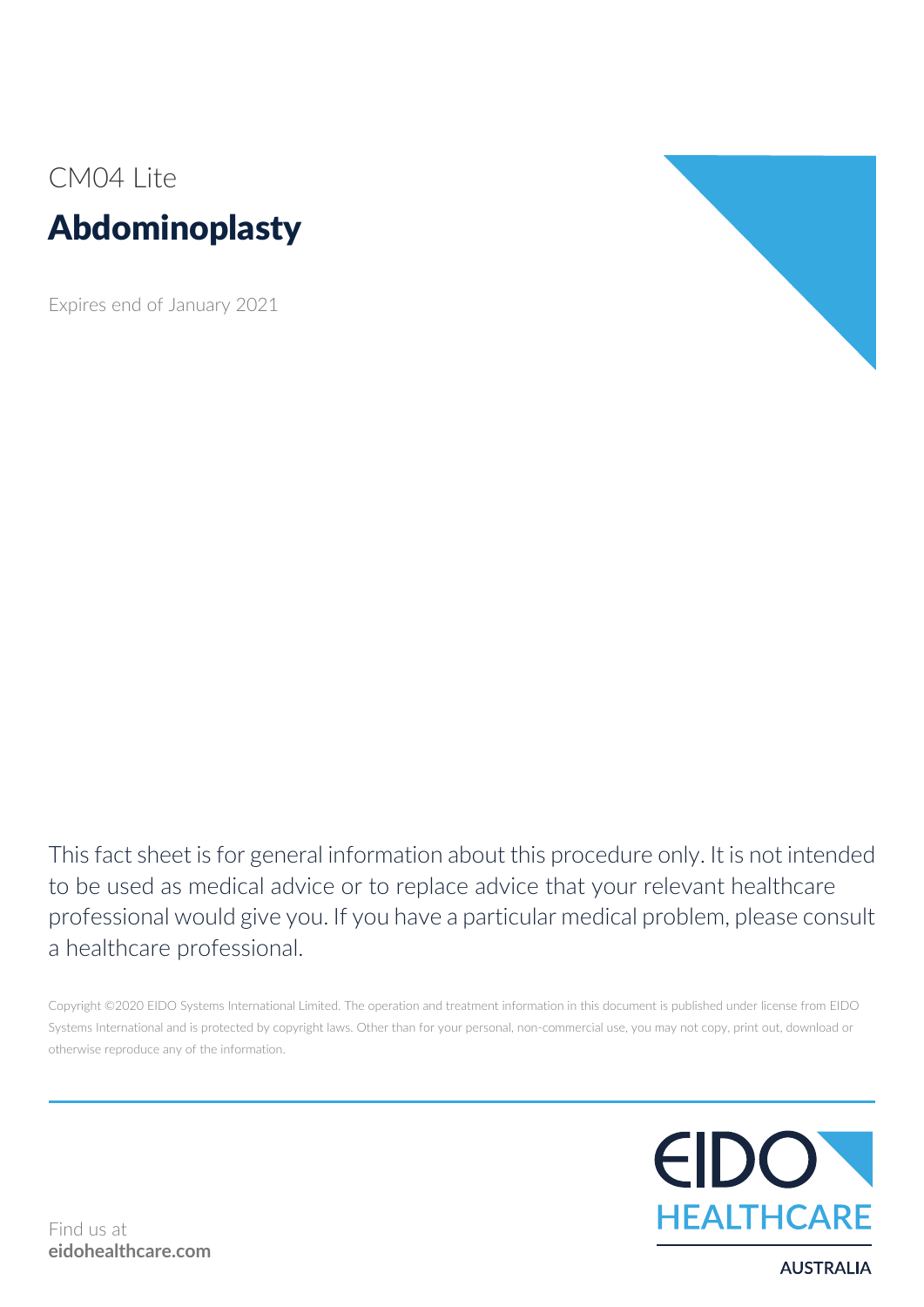## **What is an abdominoplasty?**

An abdominoplasty (or 'tummy tuck') is an operation to improve the appearance of your abdomen. It may involve removing excess skin and fat and tightening your abdominal muscles.

## **Is an abdominoplasty suitable for me?**

It is common for the skin of your abdomen not to shrink back after pregnancy or losing a lot of weight. You are most likely to benefit from an abdominoplasty if your abdomen makes you feel uncomfortable or you are self-conscious about what your abdomen looks like.

Your surgeon will carry out a detailed assessment before deciding if surgery is suitable for you.

## **What are the benefits of surgery?**

Your abdomen should be firmer and have a better shape. If you have excess skin or a gap between your abdominal muscles causing you to feel uncomfortable, this should improve.

## **Are there any alternatives to an abdominoplasty?**

If your abdomen looks saggy because the muscles of your abdominal wall are slack, your appearance may improve if you follow an exercise programme.

If the problem is caused mainly by too much fat, it may be better to have only liposuction, where the fat is sucked out using a small tube.

## **What does the operation involve?**

The operation is performed under a general anaesthetic and usually takes 2 to 5 hours.

The following are the main techniques that your surgeon may use and they will discuss with you which technique is most appropriate for you.

#### **Standard abdominoplasty**

This technique is suitable if you have a lot of excess skin.

Your surgeon will make a curved cut from one hip to the other, going down to just above your pubic area. They will remove any excess skin and fat between your pubic area and your umbilicus (belly button).

Your surgeon will cut under the skin above your umbilicus, pulling it downwards and tightening it.



A standard abdominoplasty

Sometimes they will need to reconstruct your umbilicus.

Your surgeon may need to tighten the muscles of your abdominal wall.

#### **Fleur-de-lis abdominoplasty**

This technique is suitable if you have a lot of excess skin hanging downwards and around your abdomen. The procedure is similar to a standard abdominoplasty. Your surgeon will also tighten your waist.

#### **Mini-abdominoplasty**

This technique is suitable if you have only a little excess skin. Your surgeon will need to make only a small cut just above the pubic area to remove the excess skin.

#### **Lower bodylift or belt lipectomy**

These techniques are suitable after significant weight loss, usually as a result of bariatric surgery.

Your surgeon will remove excess skin and fat from your sides, abdomen and lower back.